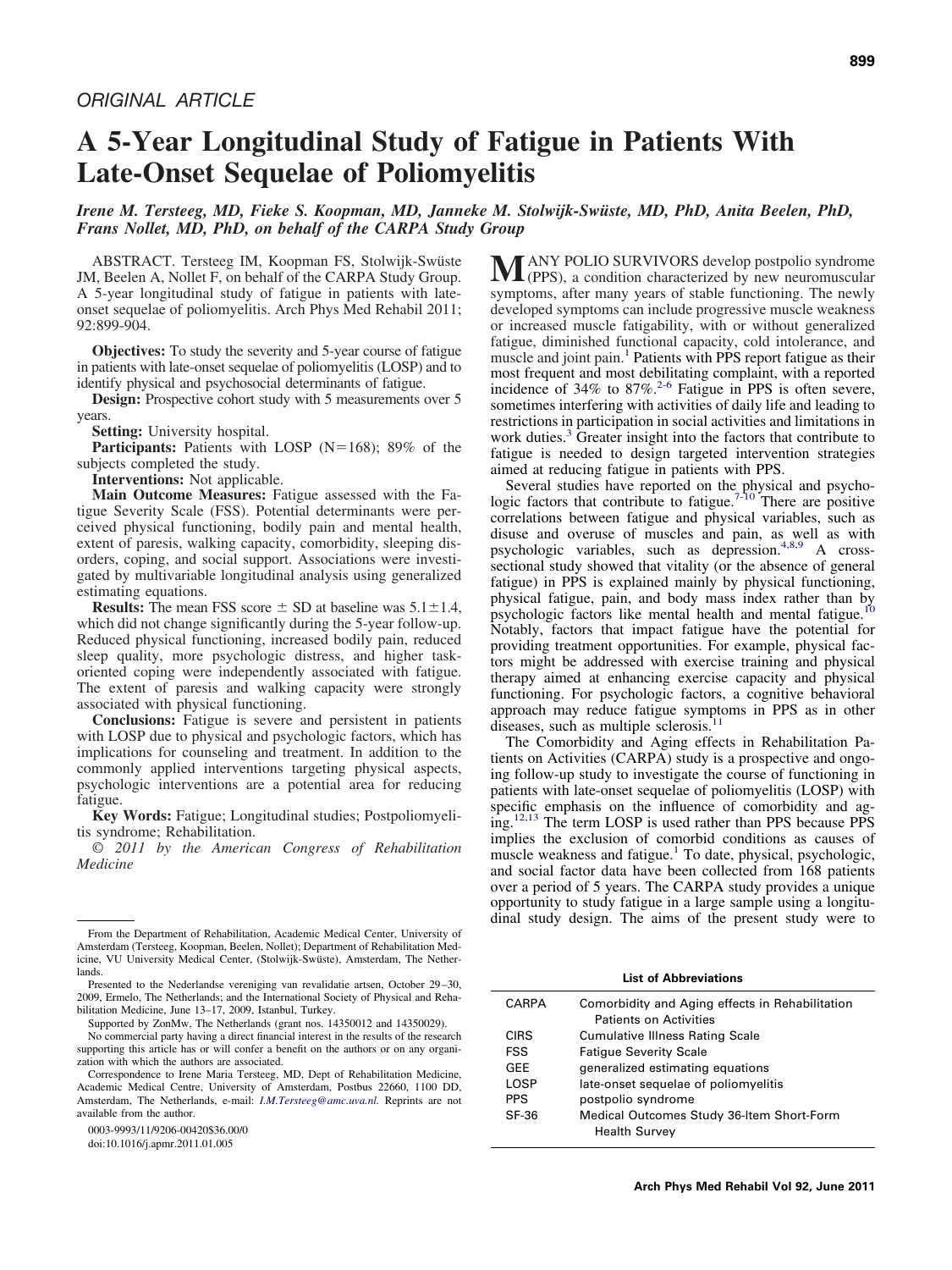<span id="page-1-0"></span>

| Table 1: Patient Characteristics |  |
|----------------------------------|--|
|----------------------------------|--|

| <b>Characteristics at Baseline</b>           | $(N = 168)$ |
|----------------------------------------------|-------------|
| Sex (men/women)                              | 67/101      |
| Age, y (mean $\pm$ SD)                       | $59 + 8$    |
| Range, y                                     | $45 - 81$   |
| Marital status (n married [%])               | 121 (72)    |
| Time since onset of polio, y (mean $\pm$ SD) | $55 + 8$    |
| Body parts affected by polio (n [%])         |             |
| Right arm                                    | 28 (17)     |
| I eft arm                                    | 31 (39)     |
| Back and abdomen                             | 22 (13)     |
| Right leg                                    | 106 (63)    |
| Left leg                                     | 107 (64)    |
| New neuromuscular symptoms (n [%])           | 147 (88)    |
| New muscle weakness (n [%])                  | 138 (82)    |
| New muscle fatique (n [%])                   | 114 (68)    |

characterize the severity, course, and physical and psychosocial variables related to fatigue in patients with late-onset sequelae of poliomyelitis (LOSP).

## **METHODS**

#### **Participants**

The study group, which consisted of 168 subjects with LOSP, is described in detail elsewhere.<sup>[12](#page-4-7)</sup> The inclusion criteria for the study were as follows: (1) history of poliomyelitis anterior acuta; (2) the presence of residual paresis in at least 1 extremity; (3) at least 1 consultation with a neurologist or specialist in physical medicine and rehabilitation during the previous 5 years for late-onset symptoms; (4) 45 to 85 years of age; and (5) no medical condition indicating a life expectancy of less than 1 year. The study was approved by the medical ethics committees of the 2 participating university hospitals. All participants provided informed written consent. The baseline characteristics of the study group are summarized in [table 1.](#page-1-0)

#### **Assessments**

Five assessments were performed over 5 years: at baseline, and after 1, 2, 3, and 5 years. Each assessment involved completing questionnaires at home and being interviewed and tested at the hospital by a doctor who was not involved in the patient's routine treatment. If patients were not able to visit the outpatient clinic, they were interviewed by phone or visited at home.

## **Instruments**

The Fatigue Severity Scale (FSS) measures subjective fatigue and is composed of 9 statements that are rated on a scale from 1 (strong disagreement) to 7 (strong agreement). The score is calculated as the mean of the responses to the 9 statements. There is a maximal score of 7, and a score greater than 4 indicates a moderate to high level of fatigue.<sup>[14](#page-4-8)</sup> The FSS has good internal consistency.<sup>[15](#page-4-9)</sup>

The Medical Outcomes Study 36-Item Short-Form Health Survey (SF-36) is a self-administered health-related quality of life inventory with 36 questions in 8 physical and psychologic domains.[16](#page-4-10) The domain scores range from 0 to 100, with a higher score indicating higher levels of functioning or well-being. The SF-36 has been translated and validated for the Dutch population.<sup>[17](#page-4-11)</sup> This study used the following domains: physical functioning, bodily pain, and mental health.

The extent of paresis was assessed with a strength sum-score calculated from manual muscle tests according to the Medical Research Council scale; the strength sum-score includes 16 leg-muscle groups and 10 arm-muscle groups (score range,  $0-130$ ) and was described previously by Nollet,<sup>[6](#page-4-12)</sup> Meldrum,<sup>1</sup> and colleagues.

Walking capacity was determined by measuring the distance covered during a 2-minute walking test at self-preferred speed on an indoor circuit. This test has excellent test-retest reliability and has been recommended as a capacity qualifier of physical functioning for patients with LOSP[.19](#page-4-14)

Comorbidities were assessed with the Cumulative Illness Rating Scale (CIRS). The CIRS rates 13 body systems using a 5-point (pathophysiologic) severity scale, with 0 being no disease and 4 being a life-threatening disease. A sum score was calculated as an aggregate measure of comorbidity (comorbidity count). The CIRS is a valid and reliable method of measuring comorbidities that can be used in clinical research.<sup>20</sup>

Sleep disorders were assessed using the Nottingham Health Profile, a self-administered questionnaire that measures health status.<sup>[21](#page-4-16)</sup> The Nottingham Health Profile domain sleep consists of 5 questions with a score ranging from 0 (no complaints) to 100 (indicating very poor sleep).

Coping was measured using the Coping Inventory for Stressful Situations Short Form, which has 21 questions that are scored using a 5-point scale. The Coping Inventory for Stressful Situations is composed of 3 scales that relate to different styles of coping: task-oriented coping, emotional coping, and avoidance. A higher scale score indicates that the particular coping style is used more often.<sup>22</sup>

Social support was assessed with the questionnaire Social Support Scale (in Dutch), which consists of 12 questions scored on a 5-point scale. The total score is calculated and ranges from 12 (no social support) to 60 (good perceived social support). $23$ 

#### **Data Analysis**

Demographic data were analyzed with descriptive statistics. The time course of changes in fatigue during the 5-year study was analyzed with linear generalized estimating equations (GEE), a linear regression analysis that takes into account the dependence of the observations within an individual subject over time and allows inclusion of subjects with missing data. The correlation structure was set at exchangeable (ie, correlation coefficients between the first and 4 successive assessments are approximately equal). In all regressions, time was modeled as a continuous variable that was expressed in years. The impact of new muscle weakness and/or new muscle fatigue at baseline on the time course of fatigue was tested using the interaction term time by new neuromuscular symptoms. Variables that were potentially associated with fatigue were analyzed with multivariable repeated-measures models. To determine whether a variable should be included, separate univariate models were tested in which only 1 variable was added to the model at a time. When a variable was significantly correlated with fatigue  $(P<.01)$ , it was included in the final model. Univariate associations between the potential variables were determined to assess multicollinearity. In case of a correlation of 0.75 or higher, the variable with the lowest correlation with fatigue was omitted. The identified variables were entered into the overall multivariable regression model. GEE analyses were performed using STATA (version  $9.0$ ).<sup>a</sup>

#### **RESULTS**

During the course of the study, 5 patients died (2 patients of unknown causes, 1 patient of lung carcinoma, 1 patient of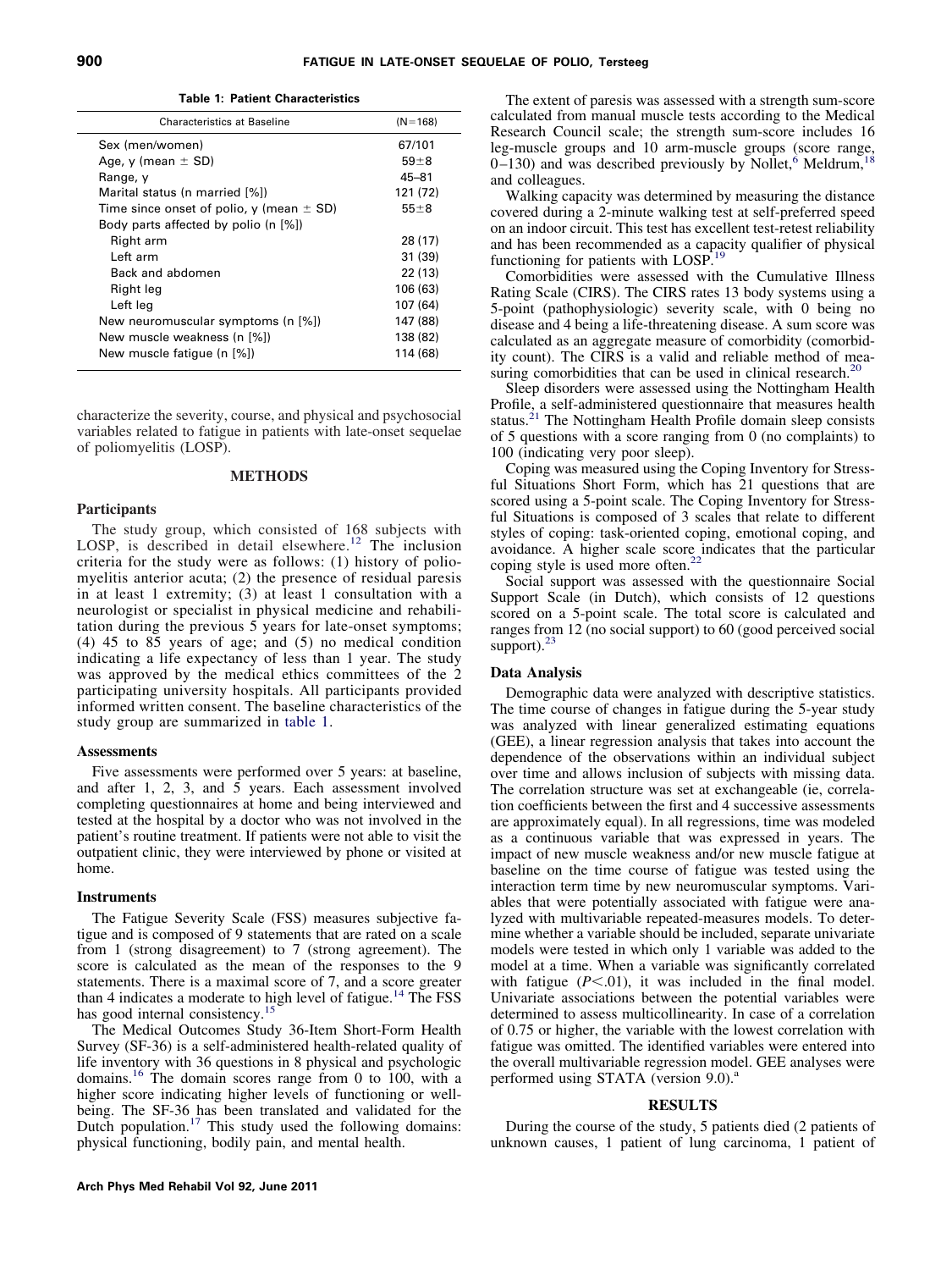<span id="page-2-0"></span>

| Table 2: Descriptive Data for Independent and Dependent Variables |  |  |  |  |
|-------------------------------------------------------------------|--|--|--|--|
|-------------------------------------------------------------------|--|--|--|--|

| Characteristics Fatigue and Potential<br>Determinants | <b>Baseline</b>     | T1                  | T <sub>2</sub>      | T <sub>3</sub>      | <b>T4</b>           | Course $\beta$ (SE)                     |
|-------------------------------------------------------|---------------------|---------------------|---------------------|---------------------|---------------------|-----------------------------------------|
| Fatigue (FSS) (1-7)                                   | $5.1 \pm 1.4$ (167) | $5.2 \pm 1.4$ (160) | $5.2 \pm 1.4$ (160) | $5.1 \pm 1.4$ (156) | $5.0 \pm 1.5$ (148) | .033(.020)<br>$P = .097$                |
| SF-36 physical functioning (0-100)                    | $39 \pm 24$ (167)   | $38 \pm 24$ (159)   | $37 \pm 24$ (155)   | $35 \pm 24 (149)$   | $36 \pm 25$ (149)   | $-0.689(0.262)$<br>$P = .009$           |
| SF-36 bodily pain (0-100)                             | $56 \pm 22$ (168)   | $58 \pm 24$ (162)   | $58 + 23(160)$      | $56 \pm 24$ (158)   | $56 \pm 22$ (149)   | $-.264(.322)$<br>$P = .413$             |
| Extent of paresis $*(0-130)$                          | $109 \pm 20$ (168)  | $109 \pm 18(157)$   | $109 \pm 17$ (154)  | $107 \pm 20$ (147)  | $106 \pm 17(149)$   | $-.722(.081)$<br>P< 001                 |
| Walking capacity (m)                                  | $126 \pm 34$ (152)  | $124 \pm 33(144)$   | $127 \pm 34 (139)$  | $127 \pm 34(131)$   | $124 \pm 33(113)$   | $-.864(.042)$<br>$P = .008$             |
| Comorbidity (CIRS total score) (0-52)                 | $6.5 \pm 3.7$ (168) | $6.9 \pm 3.9$ (158) | $7.0 \pm 3.8$ (157) | $7.7 \pm 4.0$ (155) | $8.1 \pm 4.2$ (149) | .299 (.42)<br>P< 0.001                  |
| Sleep disorders (NHP sleep) (0-100)                   | $22 \pm 30$ (168)   | $24 \pm 29(160)$    | $24 \pm 30$ (162)   | $25 \pm 30(153)$    | $25 \pm 29$ (149)   | .442 (.408)<br>$P = .279$               |
| SF-36 mental health (0-100)                           | 75±17 (168)         | $72 \pm 19(161)$    | $75 \pm 18(160)$    | $75 \pm 17$ (155)   | $76 \pm 19(149)$    | .315(.262)<br>$P = .229$                |
| Task-oriented coping style (0-35)                     | $25 \pm 6(167)$     | $25 \pm 6(160)$     | $24 \pm 7(161)$     | $25 \pm 6(158)$     | $25 \pm 6(147)$     | .079(.088)<br>$P = 0.372$               |
| Emotional coping style (0-35)                         | $17 \pm 6(167)$     | $17 \pm 6(160)$     | $16 \pm 6(161)$     | $17 \pm 6(158)$     | $16 \pm 6(147)$     | $-.0150(.080)$<br>$P = .06$             |
| Avoidance coping style (0-35)                         | $14 \pm 6(167)$     | $15 \pm 6(160)$     | $15 \pm 6(161)$     | $15 \pm 6(158)$     | $14\pm 6(147)$      | $-.043(.087)$                           |
| Social support (0-60)                                 | $55 \pm 8(166)$     | $56 \pm 8(160)$     | $56 \pm 8(162)$     | $55 \pm 9(156)$     | $56 \pm 7(149)$     | $P = .622$<br>.191 (.098)<br>$P = .051$ |

NOTE. Values are mean  $\pm$  SD (n) or as otherwise noted.

Abbreviations: NHP, Nottingham Health Profile; T1, 1-year follow-up; T2, 2-year follow-up; T3, 3-year follow-up; T4, 5-year follow-up.

\*Extent of paresis: score range 0 to 130 with 130 as full muscle capacity in all of the 26 muscle groups.

adrenal gland carcinoma, and 1 patient of complications during treatment for lymphoma). Two patients died after the second year, and 3 died after the third year. At 5 years, 14 (8.3%) patients had been lost for follow-up. Group mean values for fatigue and the physical and psychosocial variables potentially related to fatigue at each assessment are shown in [table 2.](#page-2-0)

The severity of fatigue at baseline was high. The average score  $\pm$  SD on the FSS was 5.1 $\pm$ 1.4, and 80% of the patients had FSS fatigue scores greater than 4. The fatigue scores did not change significantly during the 5-year follow-up  $(\beta = -.033, SE = .02, P = .097)$  (see [table 2\)](#page-2-0). Patients with new muscle weakness and/or new muscle fatigue had higher fatigue scores ( $\beta$ =1.3, SE=0.3, *P* ≤ 0.01), but the course of their fatigue during the 5-year follow-up did not differ from that of patients without new weakness and/or fatigue.

Over the course of the study, there was a significant decrease in physical functioning (SF-36) and walking capacity and a significant increase in comorbidity and extent of paresis. The most frequently reported comorbidities affected the following body systems: vascular (eg, hypertension) (26.8% of the patients at baseline and 32.2% at last assessment); skeletal, muscular, and skin (eg, arthrosis) (65.5% of the patients at baseline and 65.7% at last assessment); and endocrine and metabolic (eg, diabetes and hypothyroidism) (19.1% of the patients at baseline and 35.6% at last assessment). The other potential variables did not change significantly over the 5-year period.

Univariate analysis revealed significant negative associations between fatigue and physical functioning  $(\beta = -0.022,$ *P*<.001), walking capacity  $(\beta = -0.005, P = 0.024)$ , pain ( $\beta$ =.016, *P*<.001), and mental health ( $\beta$ =-.012, *P*.001) [\(ta](#page-3-0)[ble 3\)](#page-3-0). Univariate analysis also revealed significant positive associations between fatigue and all 3 coping styles, that is,

task-oriented coping  $(\beta = .037, P = .002)$ , emotional coping ( $\beta$ =.043, *P*<.001), and avoidance ( $\beta$ =.027, *P*=.022), as well as sleep disorders ( $\beta$ =.007, *P*=.001). There was no significant difference in the severity and course of fatigue in men and women.

Correlations between the variables that were significantly associated with fatigue were all below the cut-off value of 0.75 for multicollinearity. Hence, all variables with a univariate association were entered into the multivariable regression model for fatigue, revealing that physical functioning (standardized  $\beta$ = -.305, *P*<.001), pain (standardized  $\beta$ = -.161,  $P$ <.001), task-oriented coping (standardized  $\beta$ =.155,  $P$ < .001), mental health (standardized  $\beta$ =.100, *P*=.008), and sleep disorders (standardized  $\beta$ =.084, *P*=.023) were all independently associated with fatigue [\(table 4\)](#page-3-1).

Physical functioning was strongly associated with walking capacity ( $\beta$ =.332, SE=.035, *P*.001), which, in turn, was negatively associated with the extent of paresis  $(\beta=1.026,$ SE=.151, *P*<.001).

## **DISCUSSION**

This study demonstrates that fatigue is a common, severe, persistent, and multidimensional complaint in patients with LOSP. Confirming previous reports, fatigue in this study sam-ple was severe, with an average FSS score of 5.1.<sup>[2-4,6,24](#page-4-1)</sup> Longitudinal studies of fatigue in polio survivors with late symptoms are scarce. In our study, fatigue remained high over a 5-year period. This result contrasts with findings in an earlier study of patients with PPS in which energy and fatigue, which were measured using different questionnaires than those used in this study, had improved significantly after 6 years compared to baseline.<sup>[6](#page-4-12)</sup> However, that study found a marked improvement during the first year of follow-up that was followed by gradual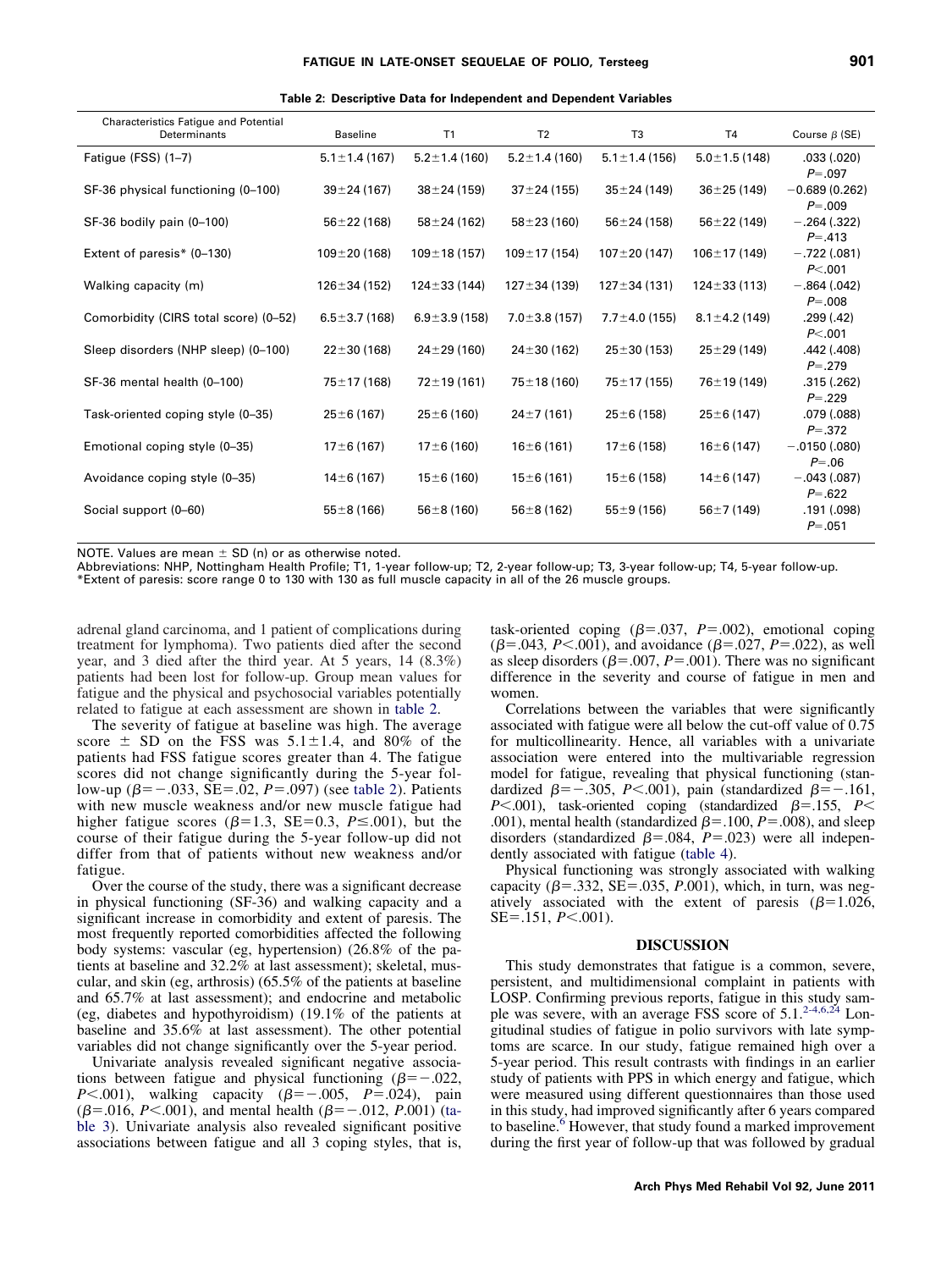<span id="page-3-0"></span>

|  |  |  | Table 3: Correlations Among All Dependent and Independent Variables |  |  |
|--|--|--|---------------------------------------------------------------------|--|--|
|  |  |  |                                                                     |  |  |
|  |  |  |                                                                     |  |  |

| Variables               |                     | 2               | 3                   | 4       | 5                | 6      |                     | 8                | 9                | 10               | 11     | 12 |
|-------------------------|---------------------|-----------------|---------------------|---------|------------------|--------|---------------------|------------------|------------------|------------------|--------|----|
| 1. Fatigue              |                     |                 |                     |         |                  |        |                     |                  |                  |                  |        |    |
| 2. Physical functioning | $-.40^{\dagger}$    |                 |                     |         |                  |        |                     |                  |                  |                  |        |    |
| 3. Pain                 | $-.41$ <sup>+</sup> | $.33^+$         |                     |         |                  |        |                     |                  |                  |                  |        |    |
| 4. Extent of paresis    | $-.09$              | $.49^{\dagger}$ | $.19*$              |         |                  |        |                     |                  |                  |                  |        |    |
| 5. Walking capacity     | $-.15*$             | $.69^+$         | $.28*$              | $.62^+$ |                  |        |                     |                  |                  |                  |        |    |
| 6. Comorbidity          | .12                 | $-.29^{+}$      | $-.28^{\dagger}$    | $-.06†$ | $-.26^{\dagger}$ |        |                     |                  |                  |                  |        |    |
| 7. Sleep disorders      | $.19^{\dagger}$     | $-.10$          | $-.24$ <sup>†</sup> | $-.04$  | $-.09$           | $.22*$ |                     |                  |                  |                  |        |    |
| 8. Mental health        | $-.26^{\dagger}$    | .04             | $.25^+$             | $-.11$  | .04              | $-.13$ | $-.24$ <sup>+</sup> |                  |                  |                  |        |    |
| 9. Task-oriented coping | $.19^{\dagger}$     | .06             | $-.07$              | $-.03$  | .08              | $-.11$ | $-.05$              | $-.04$           |                  |                  |        |    |
| 10. Emotional coping    | $.28^{+}$           | $-.10$          | $-.23$ <sup>+</sup> | $-.05$  | $-.08$           | .11    | $.20^+$             | $-.46^{\dagger}$ | .19 <sup>†</sup> |                  |        |    |
| 11. Avoidance coping    | $.09*$              | $-.06$          | $-.07$              | $-.05$  | $-.07$           | $-.11$ | .08                 | $-.10$           | $.25^{+}$        | $.25^{\circ}$    | 1      |    |
| 12. Social support      | .11                 | .11             | $-.05$              | $-.02$  | $-.05$           | $-.10$ | $-.17$              | $.28^{\dagger}$  | .00              | .21 <sup>†</sup> | $.18*$ |    |
|                         |                     |                 |                     |         |                  |        |                     |                  |                  |                  |        |    |

\**P*.05; † *P*.001.

worsening of fatigue over the next 5 years. In our study sample, fatigue did not change over time, despite the fact that muscle strength and physical function gradually declined.<sup>13</sup> On the other hand, the regular medical and rehabilitation care that was provided to the patients was not specifically aimed at reducing fatigue.

We found that fatigue was associated with physical as well as psychosocial variables, namely physical functioning, pain, sleep disorders, mental health, and task-oriented coping. These results are inline with a smaller, cross-sectional study by Tro-jan et al<sup>[7](#page-4-3)</sup> that used different instruments. It is useful to consider how these variables might be connected with perceived fatigue.

Fatigue was associated with perceived restrictions in physical functioning. This could be explained by activities of daily living requiring greater effort of weakened muscles and re-duced movement efficiency.<sup>[10,24](#page-4-5)</sup> Paresis was not a determinant of fatigue per se, but was associated with walking capacity, which in turn was associated with physical functioning. These associations are inline with reported relationships between walking capacity and extent of paresis and between walking capacity and physical functioning.<sup>[13,25-27](#page-4-17)</sup> This implies that polio survivors with more severe paresis are less capable of walking and perceive their physical functioning to be more demanding and fatiguing. It was interesting that fatigue remained unchanged while perceived physical functioning declined, as this may imply that the patients reduced their physical activity over time to avoid further increases in fatigue. This remains speculative, however, because we did not measure activity, which was found by  $Trojan<sup>7</sup>$  $Trojan<sup>7</sup>$  $Trojan<sup>7</sup>$  to be significantly associated with fatigue.

A higher level of pain was associated with more fatigue, which is in agreement with earlier cross-sectional studies.<sup>[7,28](#page-4-3)</sup> Pain is a common and persistent problem in patients with LOSP and may cause people to diminish their activities, leading to deconditioning and hence fatigue[.7,28](#page-4-3) Pain could cause sleep disorders and thus result in more fatigue. However, pain

<span id="page-3-1"></span>**Table 4: Linear Longitudinal Multivariable Model**

| Determinant          | Standardized $\beta$ |         |
|----------------------|----------------------|---------|
| Physical functioning | $-0.305$             | < 0.001 |
| Pain                 | $-0.161$             | < 0.001 |
| Task-oriented coping | 0.155                | < 0.001 |
| Mental health        | 0.100                | .008    |
| Sleep disorders      | 0.084                | .023    |
|                      |                      |         |

was found to be a variable correlated with fatigue independent of sleep disorders, and this was also reported for fibromyalgia[.29](#page-5-2)

Sleep disorders were positively associated with fatigue in our study sample, in agreement with the study by Trojan,<sup>[7](#page-4-3)</sup> as well as with observations in the general population.<sup>30</sup> Sleep disorders have been reported more frequently by patients with LOSP than control subjects and have been related to a higher prevalence of obstructive sleep apnea syndrome and periodic limb movements in sleep. $31-33$ 

Lower mental health scores on the SF-36 were associated with fatigue, which is in agreement with other studies of polio survivors, as well as with studies in the general population.<sup>[4,10,34](#page-4-4)</sup> Mental health in our cohort was comparable to that in a Dutch reference population, providing corroboration that psychologic problems and psychiatric diagnoses (eg, depression) are not found more frequently in polio survivors with late symptoms.<sup>10,35,36</sup>

A task-oriented coping style correlated with higher levels of fatigue. Task-oriented coping, also known as problem-focused coping, consists of actively resolving a problem by acting on the environment or oneself.<sup>[37](#page-5-5)</sup> Emotional coping is the adaptation of emotional reactions associated with the problem; it is more dominant in situations in which illness-related problems cannot be resolved. $37,38$  As fatigue in patients with LOSP cannot be cured, a higher use of emotional coping is expected. Polio survivors have been found to use problemfocused coping more often than emotional coping.[4,38](#page-4-4) The higher use of task-oriented coping may be due to the strong motivation of patients with LOSP to be self-sufficient, to actively solve problems, and, often, to push themselves beyond their physical abilities to achieve their goals.<sup>[39,40](#page-5-6)</sup> Thus, patients with LOSP may persist in their behaviors despite decreasing physical functioning at the cost of increased fatigue. Both emotional and task-oriented coping were associated with fatigue in this study. In the multivariable model, however, emotional coping was not an independent factor. That may be because of an overlap in the concepts of emotional coping and mental health.

## **Study Limitations**

This study also has some limitations. Associations between fatigue and the different variables were investigated with GEE. However, this technique cannot answer the question of whether relationships are causal. Causality and treatment amenability need to be investigated in future studies.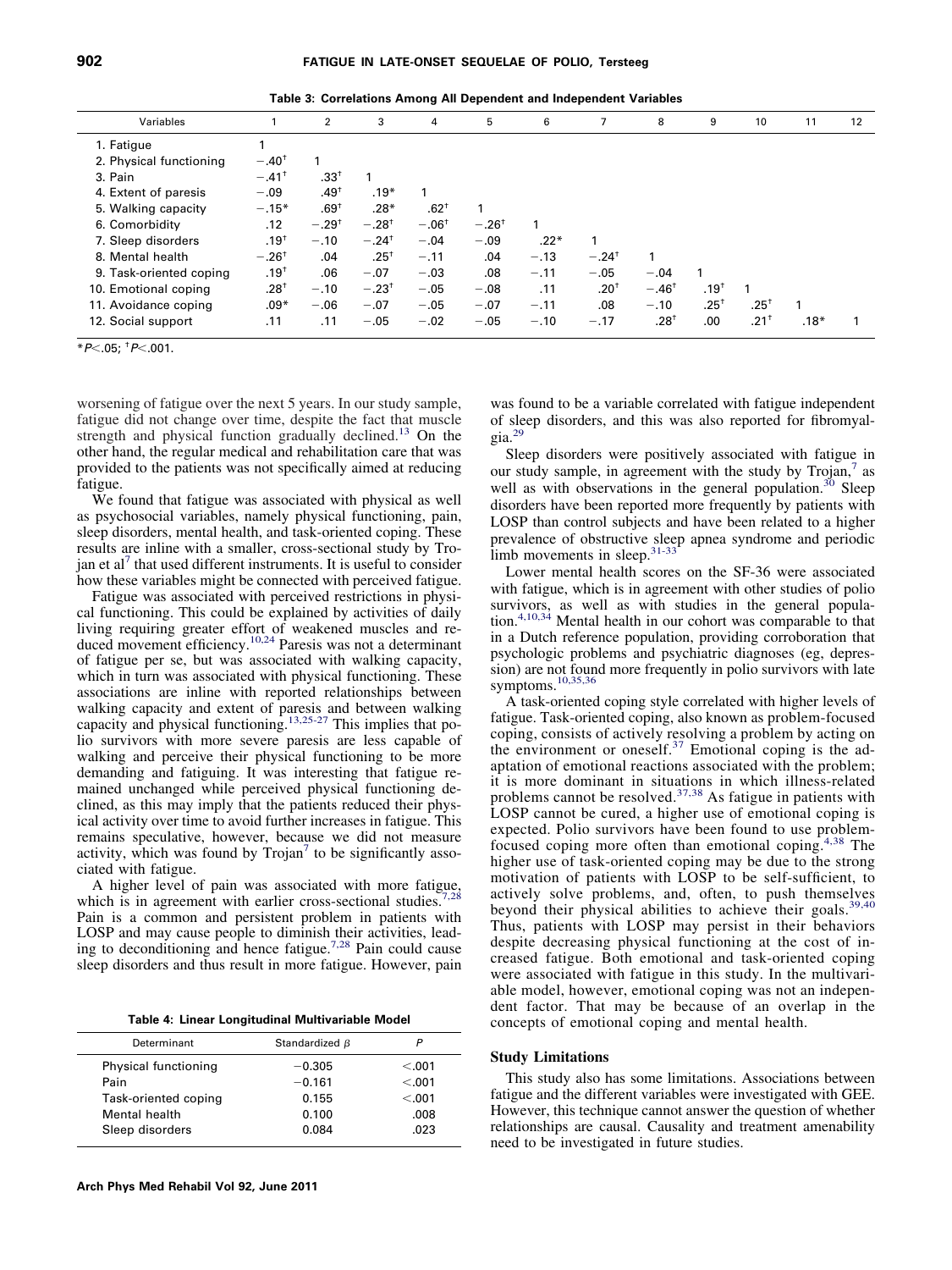We studied a limited number of possible variables for fatigue. For example, we did not include treatments patients received as a variable. During the course of the study, 14 patients (8.3%) participated in a multidisciplinary rehabilitation program because of PPS, which may have affected their fatigue.

Comorbidity was quantified using the CIRS with a cumulative count of prevalent comorbid conditions in 13 body systems. This assumes that all comorbidities have an equal effect on outcome in terms of magnitude and direction and does not take into account the differential effects of disease severity. This may explain our finding that comorbidity was not associated with fatigue.

Patients who reported new muscle weakness or muscle fatigue at baseline did not show a different course of fatigue than the patients without new muscle weakness or fatigue. This observation is in line with an earlier report from CARPA that the course of disability and muscle strength did not differ between patients with and without new muscle weakness or fatigue.<sup>[13](#page-4-17)</sup> It is therefore likely that the results of this study are also applicable to patients with PPS.

Despite these limitations the strengths of our study are its longitudinal design, which included 5 assessments over a 5-year period, the large cohort size  $(N=168)$ , the wide age range (45-81y), and the low dropout rate (7.7% over 5y).

### **Clinical Implications**

This study identified potentially modifiable variables associated with fatigue: physical functioning, pain, sleep disorders, mental health, and task-oriented coping. These variables could provide opportunities for treatment. Fatigue in polio survivors with LOSP is a multidimensional problem, and treatment should be multidisciplinary with attention to both physical and psychologic determinants, including pain management, exercise therapy, and cognitive behavioral therapy. Although not tested in patients with LOSP, the effectiveness of cognitive behavioral therapy in reducing fatigue has been demonstrated in chronic fatigue syndrome, fatigued cancer survivors, and multiple sclerosis.<sup>11,41,42</sup> A recent pilot study on the effectiveness of a multidisciplinary rehabilitation program for PPS showed prolonged benefits, such as decreased fatigue.<sup>[43](#page-5-7)</sup> More research on multidisciplinary treatment protocols targeting the variables associated with fatigue is still needed. The efficacy of 2 interventions on fatigue (ie, physical therapy and cognitive behavioral therapy) is currently being evaluated in an ongoing multicenter randomized trial in PPS patients.<sup>44</sup>

## **CONCLUSIONS**

Fatigue in patients with LOSP is a severe and persistent problem that correlates with physical and psychologic variables. Some of these variables can potentially be modified, which may provide an opportunity for treating fatigue. Further study is needed to investigate the efficacy of treatment directed at modifying these physical and psychologic determinants.

**Acknowledgements:** The following participated in the CARPA study group: J.M. Stolwijk-Swüste, MD, PhD, I.M. Tersteeg, MD, A. Beelen, PhD, F. Nollet, MD, PhD, G.J. Lankhorst, MD, PhD, J. Dekker, PhD, G.M. van Dijk, PhD, B. Post, MD, PhD, R.J. de Haan, PhD, Cindy Veenhof, PhD, and H. Speelman, MD, PhD.

#### **References**

- <span id="page-4-0"></span>1. March of Dimes Foundation. Post-polio syndrome: identifying best practices in diagnosis & care. White Plains: March of Dimes; 2001.
- <span id="page-4-1"></span>2. Schanke AK, Stanghelle JK. Fatigue in polio survivors. Spinal Cord 2001;39:243-51.
- <span id="page-4-2"></span>3. Packer TL, Sauriol A, Brouwer B. Fatigue secondary to chronic illness: postpolio syndrome, chronic fatigue syndrome, and multiple sclerosis. Arch Phys Med Rehabil 1994;75:1122-6.
- <span id="page-4-4"></span>4. Schanke AK. Psychological distress, social support and coping behaviour among polio survivors: a 5-year perspective on 63 polio patients. Disabil Rehabil 1997;19:108-16.
- 5. Ramlow J, Alexander M, LaPorte R, Kaufmann C, Kuller L. Epidemiology of the post-polio syndrome. Am J Epidemiol 1992; 136:769-86.
- <span id="page-4-12"></span>6. Nollet F, Beelen A, Twisk JW, Lankhorst GJ, De Visser M. Perceived health and physical functioning in postpoliomyelitis syndrome: a 6-year prospective follow-up study. Arch Phys Med Rehabil 2003;84:1048-56.
- <span id="page-4-3"></span>7. Trojan DA, Arnold DL, Shapiro S, et al. Fatigue in postpoliomyelitis syndrome: association with disease related, behavioral, and psychosocial factors. PM R 2009;1:442-9.
- 8. Agre JC, Rodriquez AA, Tafel JA. Late effects of polio: critical review of the literature on neuromuscular function. Arch Phys Med Rehabil 1991;72:923-31.
- 9. Vasiliadis HM, Collet JP, Shapiro S, Venturini A, Trojan DA. Predictive factors and correlates for pain in postpoliomyelitis syndrome patients. Arch Phys Med Rehabil 2002;83:1109-15.
- <span id="page-4-5"></span>10. Ostlund G, Wahlin A, Sunnerhagen KS, Borg K. Vitality among Swedish patients with post-polio: a physiological phenomenon. J Rehabil Med 2008;40:709-14.
- <span id="page-4-6"></span>11. van Kessel K, Moss-Morris R, Willoughby E, Chalder T, Johnson MH, Robinson E. A randomized controlled trial of cognitive behavior for multiple sclerosis fatigue. Psychosom Med 2008;70: 205-13.
- <span id="page-4-7"></span>12. Stolwijk-Swüste JM, Beelen A, Lankhorst G, Nollet F; CARPA study group. Impact of age and co-morbidity on the functioning of patients with sequelae of poliomyelitis: a cross-sectional study. J Rehabil Med 2007;39:59-62.
- <span id="page-4-17"></span>13. Stolwijk-Swüste JM, Tersteeg I, Beelen A, Lankhorst GJ, Nollet F; CARPA Study Group. The impact of age and comorbidity on the progression of disability in late-onset sequelae of poliomyelitis. Arch Phys Med Rehabil 2010;91:523-8.
- <span id="page-4-8"></span>14. Valko PO, Bassetti CL, Bloch KE, Held U, Baumann CR. Validation of the fatigue severity scale in a Swiss cohort. Sleep 2008;31:1601-7.
- <span id="page-4-9"></span>15. Horemans HL, Nollet F, Beelen A, Lankhorst GJ. A comparison of 4 questionnaires to measure fatigue in postpoliomyelitis syndrome. Arch Phys Med Rehabil 2004;85:392-8.
- <span id="page-4-10"></span>16. McHorney CA, Ware JE Jr, Raczek AE. The MOS 36-item Short-Form Health Survey (SF-36): II. Psychometric and clinical tests of validity in measuring physical and mental health constructs. Med Care 1993;31:247-63.
- <span id="page-4-11"></span>17. Aaronson NK, Muller M, Cohen PD, et al. Translation, validation and norming of the Dutch language version of the SF-36 Health survey in community and chronic disease populations. J Clin Epidemiol 1998;51:1055-68.
- <span id="page-4-13"></span>18. Meldrum D, Cahalane E, Conroy R, Guthrie R, Hardiman O. Quantative assessment of motor fatigue: normative values and comparison with prior-polio patients. Amyotroph Lateral Scler 2007;8:170-6.
- <span id="page-4-14"></span>19. Stolwijk-Swüste JM, Beelen A, Lankhorst GJ, Nollet F; CARPA study group. SF36 physical functioning scale and 2-minute walk test advocated as core qualifiers to evaluate physical functioning in patients with late-onset sequelae of poliomyelitis. J Rehabil Med 2008;40:387-92.
- <span id="page-4-16"></span><span id="page-4-15"></span>20. De Groot V, Beckerman H, Lankhorst GJ, Bouter LM. How to measure comorbidity: a critical review of available methods. J Clin Epidemiol 2003;56:221-9.
- 21. Erdman RA, Passchier J, Kooijman M, Stronks DL. The Dutch version of the Nottingham Health Profile: investigations of psychometric aspects. Psychol Rep 1993;72:1027-35.